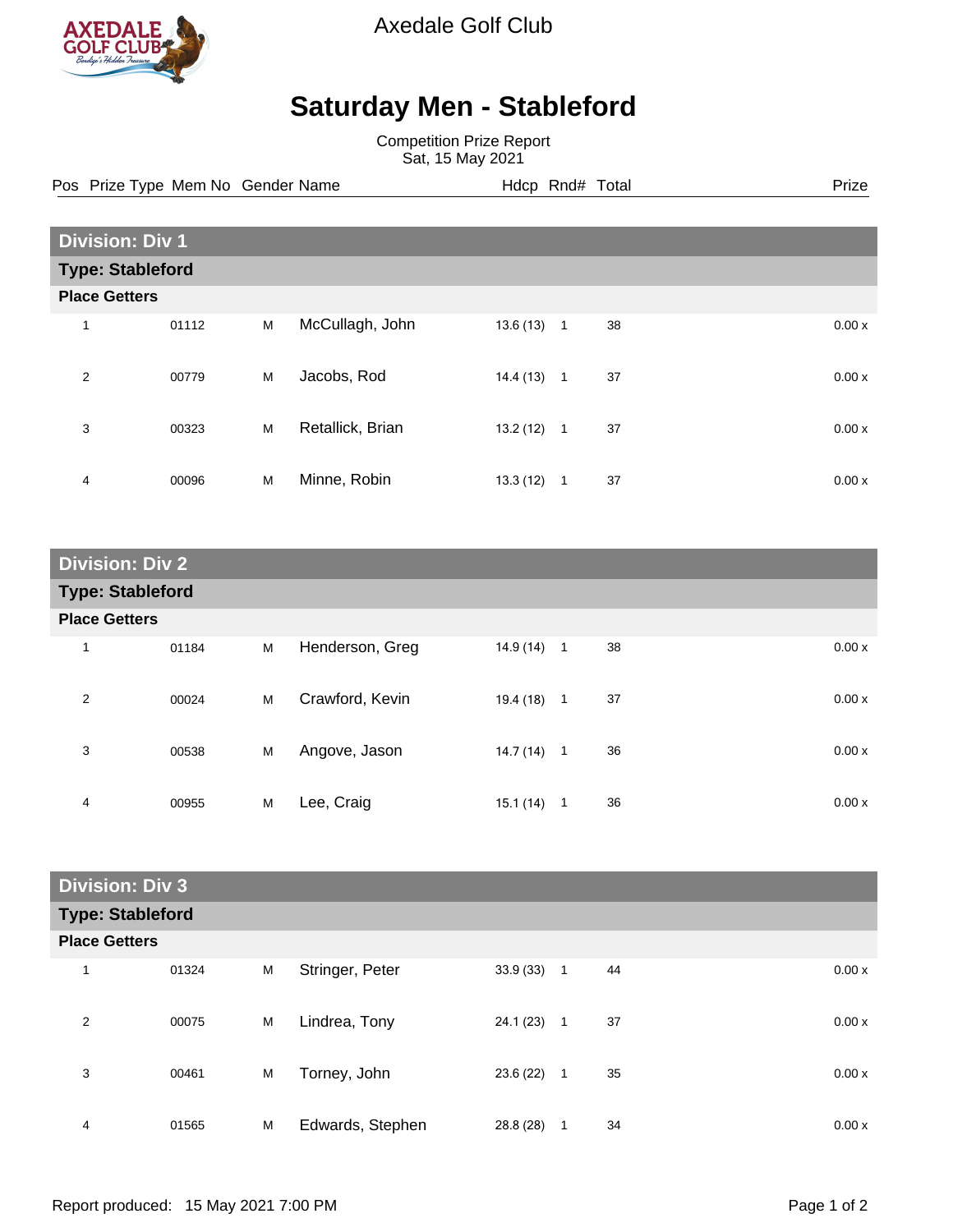$\overline{\phantom{a}}$ 

| <b>Division: Overall</b> |       |   |                   |              |                          |    |       |  |
|--------------------------|-------|---|-------------------|--------------|--------------------------|----|-------|--|
| <b>Type: Stableford</b>  |       |   |                   |              |                          |    |       |  |
| <b>Ball Rundowns</b>     |       |   |                   |              |                          |    |       |  |
| (no. 1)                  | 00658 | M | Elvey, Peter      | $12.1(11)$ 1 |                          | 36 | 0.00x |  |
| (no. 2)                  | 01400 | M | Watson, Peter     | $12.0(11)$ 1 |                          | 35 | 0.00x |  |
| (no. 3)                  | 01326 | M | McKenzie, Paul    | 10.5(9)      | $\overline{\phantom{0}}$ | 35 | 0.00x |  |
| (no. 4)                  | 00131 | M | Skahill, Martin   | $19.0(18)$ 1 |                          | 34 | 0.00x |  |
| (no. 5)                  | 01275 | M | Doye, Tim         | $19.1(18)$ 1 |                          | 34 | 0.00x |  |
| (no. 6)                  | 01425 | M | Clarke, Dale      | $25.3(24)$ 1 |                          | 33 | 0.00x |  |
| (no. 7)                  | 01168 | M | McDougall, Andrew | $13.4(12)$ 1 |                          | 33 | 0.00x |  |
| (no. 8)                  | 00267 | M | Gill, Marcus      | 3.3(2)       | $\overline{1}$           | 33 | 0.00x |  |
| (no. 9)                  | 01152 | M | Hamilton, Greg    | $19.4(18)$ 1 |                          | 33 | 0.00x |  |
| (no. 10)                 | 00334 | M | Stephens, David   | 21.0(20)     | $\overline{\phantom{a}}$ | 32 | 0.00x |  |